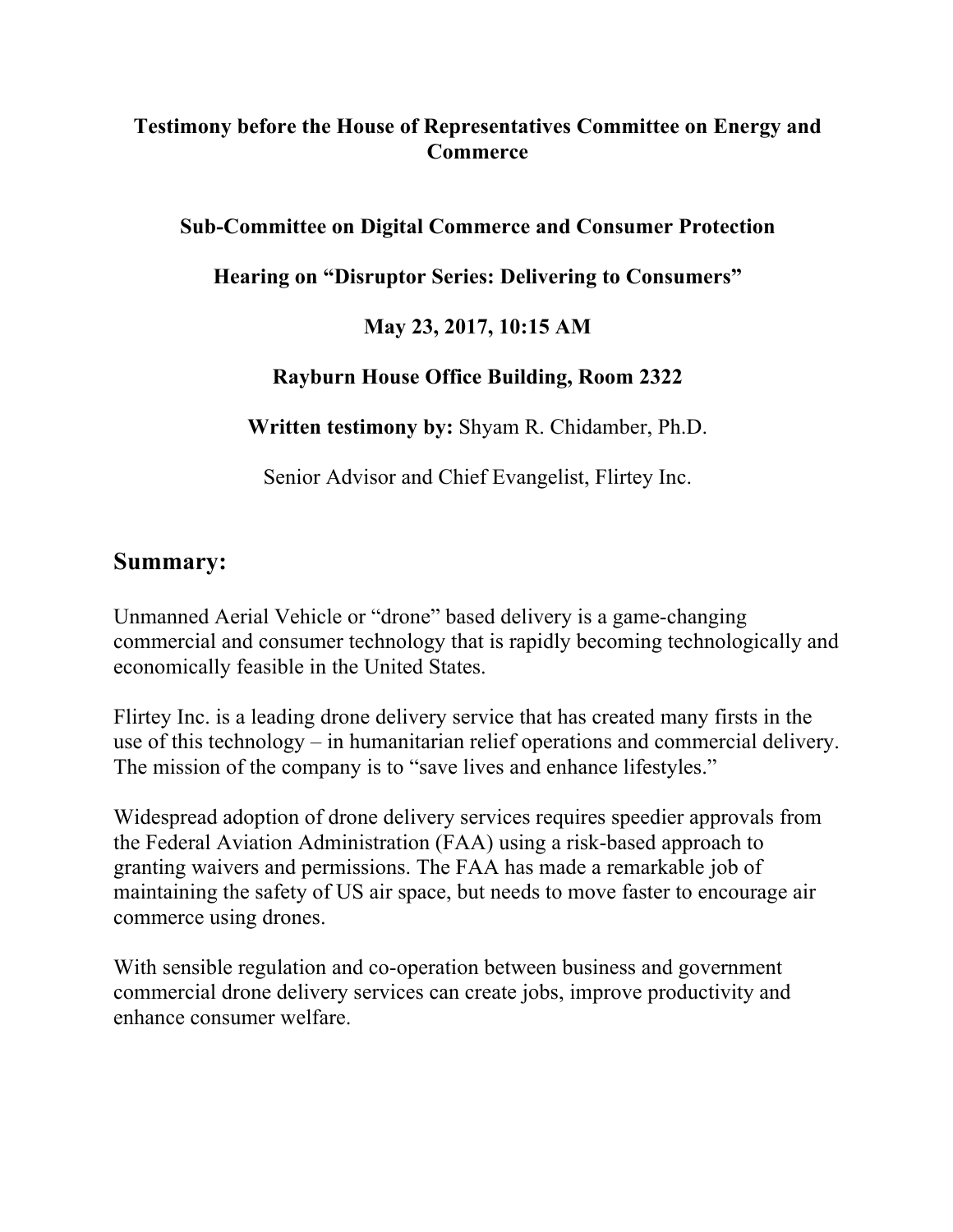Thank you to the Sub-Committee on Digital Commerce and Consumer Protection to invite me to this hearing. My name is Shyam Chidamber, I am a Senior Advisor at Flirtey –the leading drone delivery service. Our mission is to save lives and change lifestyles by making delivery instant. In my allotted time, I would like to do two things: a) Give a brief history of our remarkable company and b) Share with you our perspective on drone technology and where it is going.

Flirtey is a start-up company that has its roots in Sydney, Australia. In 2013, we began testing textbook delivery at the University of Sydney – our goal was for students to place their orders using a smart phone app and receive it within minutes at their current GPS location on campus.

We are now an American company headquartered in Reno, Nevada. We were chosen by Y-Combinator the famous Silicon Valley business incubator, have collaborated with NASA, the University of Reno, Virginia Tech and The Johns Hopkins Medical Center. We have been funded by venture capitalists – like Menlo Park, Qualcomm Ventures and several others. About a quarter of our current employees are US Veterans and we employ young graduates from engineering schools who want to change the world through innovation. Over the last 24 months we have achieved some major milestones in US Aviation history. Here are a few:

- a) In July 2015 we made the first FAA approved drone delivery on US soil. We delivered essential medicines to patients at a free medical clinic in South West Virginia in collaboration with NASA Langley, which CEO Matthew Sweeny referred to as our "Kitty Hawk Moment".
- b) In June 2016, we conducted the first ever Ship to Shore to Ship transport of medical samples – simulating the applicability of drones to emergency medical situations in the aftermath of a natural disaster. Appropriately this was conducted in Cape May, NJ – a few miles from the bull eye of Hurricane Sandy.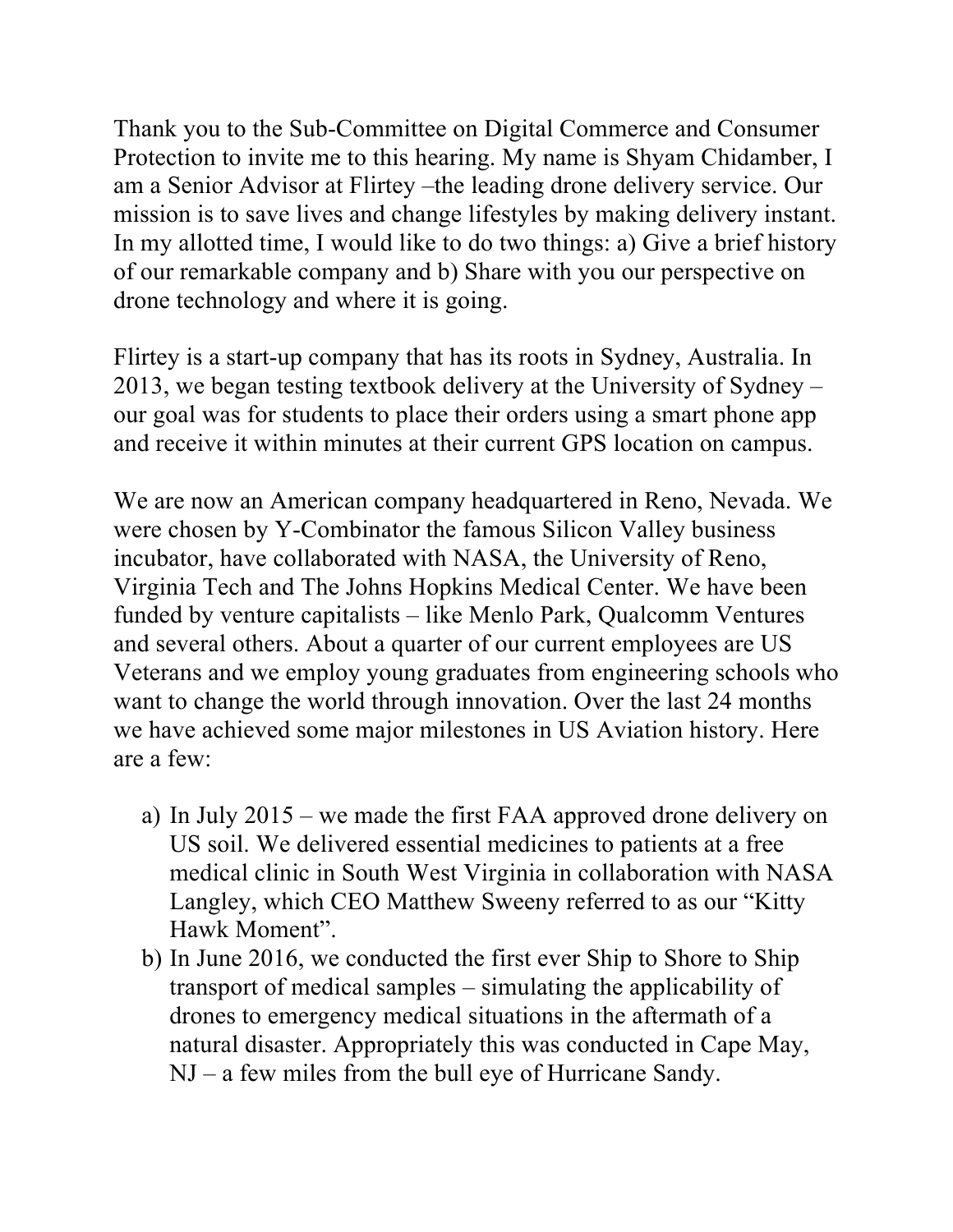c) Again in 2016 we made the first FAA approved delivery to a suburban home in Reno, Nevada. Partnering with 7 11 we delivered over the counter medicine, food and drinks to wonderstruck customers.

Most of all we are delighted that our historic drone delivery in Wise, Virginia has been recognized by the Smithsonian Air and Space Museum with an exhibit that will be opening soon. We ARE a genuine American success story.

Most people are no doubt familiar with the military applications of drone technology. But I am here to suggest to you that drones are a game changing commercial and civilian technology – one, we believe can save lives and enhance lifestyles. Let me share 2 examples:

Imagine an elderly woman who lives by herself home bound during a snow storm. She finds to her dismay that she just ran out of her insulin medication. The snow storm has raged all night, her driveway is not clear and the roads are impassable. She can pull out her cell phone and order her insulin refill from a pharmacy and have it delivered by a Flirtey drone that takes off from the pharmacy, flies using GPS and hovers close to her front stoop and lowers a packet of live-saving insulin. As Doc says in *Back to the Future* – "Roads? Where we are going, we don't need roads!"

Think of a handy man who fixes roofs for a living. Instead of climbing a rickety ladder placed against a mossy gutter, he pilots a drone over your roof and takes vivid HD pictures that you can both see on an iPAD. Its's quick, easy, efficient, safe and more reliable. You have first-hand proof of the damage to your roof, the handy man has to carry less hazard insurance, can inspect more roofs and earns more money.

This brings me to the larger point, that drones save lives, increase blue collar productivity, create new jobs, enhance worker and community safety.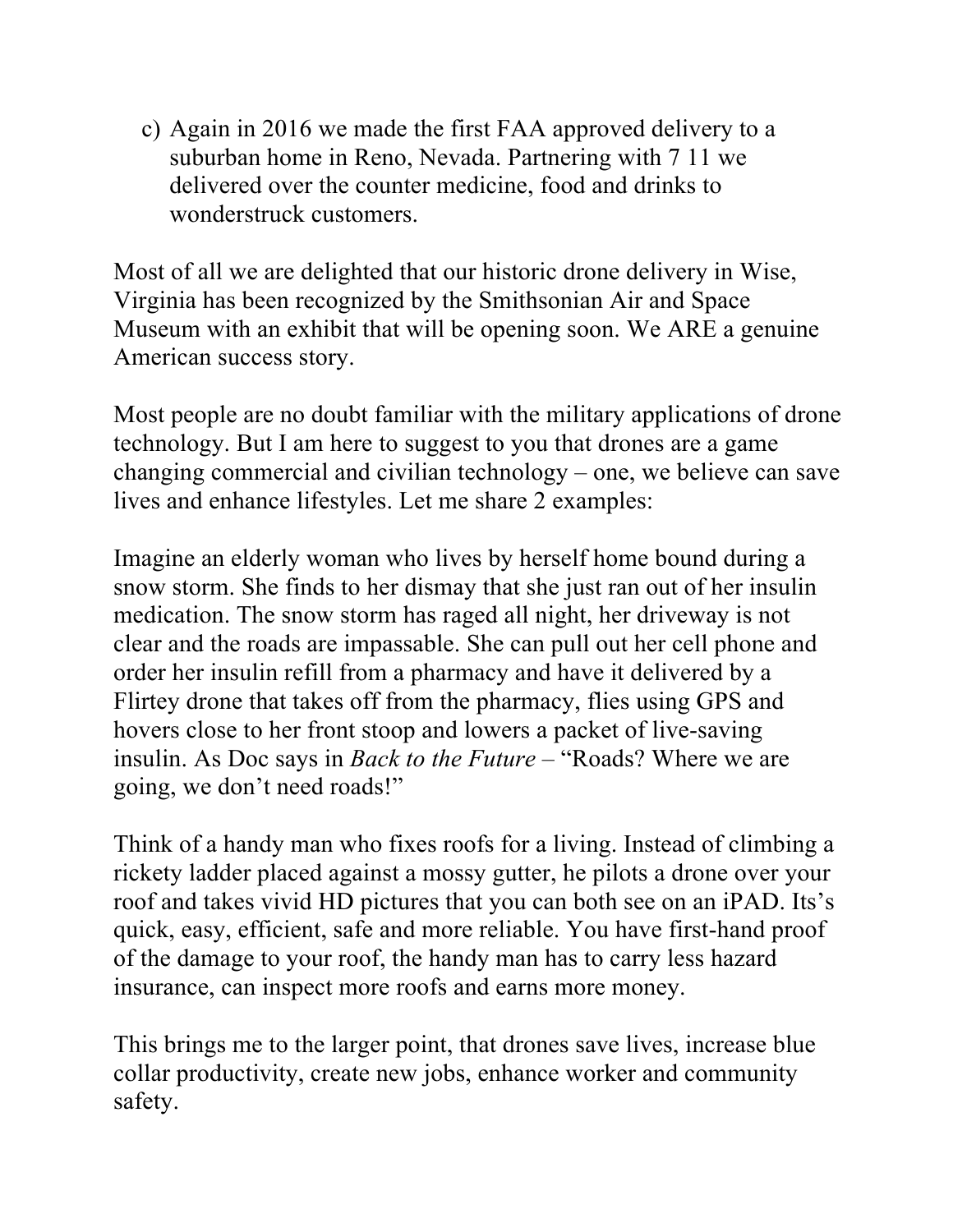This future is being made possible by simultaneous advances in a range of technologies from GPS, batteries, avionics, materials, smart phones and 3-D printing – to name just a few. The age of fast, efficient, safe, low cost last mile delivery using drones is at hand. There are technical challenges in drone design, battery capacity and safety systems that remain. These are being addressed and in it is only a question of time before we solve them.

Simultaneously in order for the economics of delivery to scale several regulatory changes will be required.

Let's take a look at the regulatory question. In the early days of aviation there was no FAA. Then, as a result of the 1956 Grand Canyon mid-air collision, in 1958 we passed the Federal Aviation Act of 1958 (interestingly, the same year as NASA).

Section 102 of The Federal Aviation Act of 1958 states that FAA's responsibility includes "The promotion of safety in air commerce". The FAA has done a very good job in this regard.

However, Section 102 also states that FAA's responsibility includes the encouragement and development of an air-transportation system properly adapted to the present and future needs of the foreign and domestic commerce of the United States. In other words, the "Fostering of Air Commerce"

The FAA has done a great job on safety, but has not kept pace with pace and diffusion of drone technology.

- One interesting quote that came from FAA just a few years ago was "30,000 UAVs will fill the skies in less than 20 years"
- This reminds us of a famous quote, commonly attributed to Thomas Watson, "I think there is world market for maybe 5 computers".
- There are now more than 3 times more registered drones in the US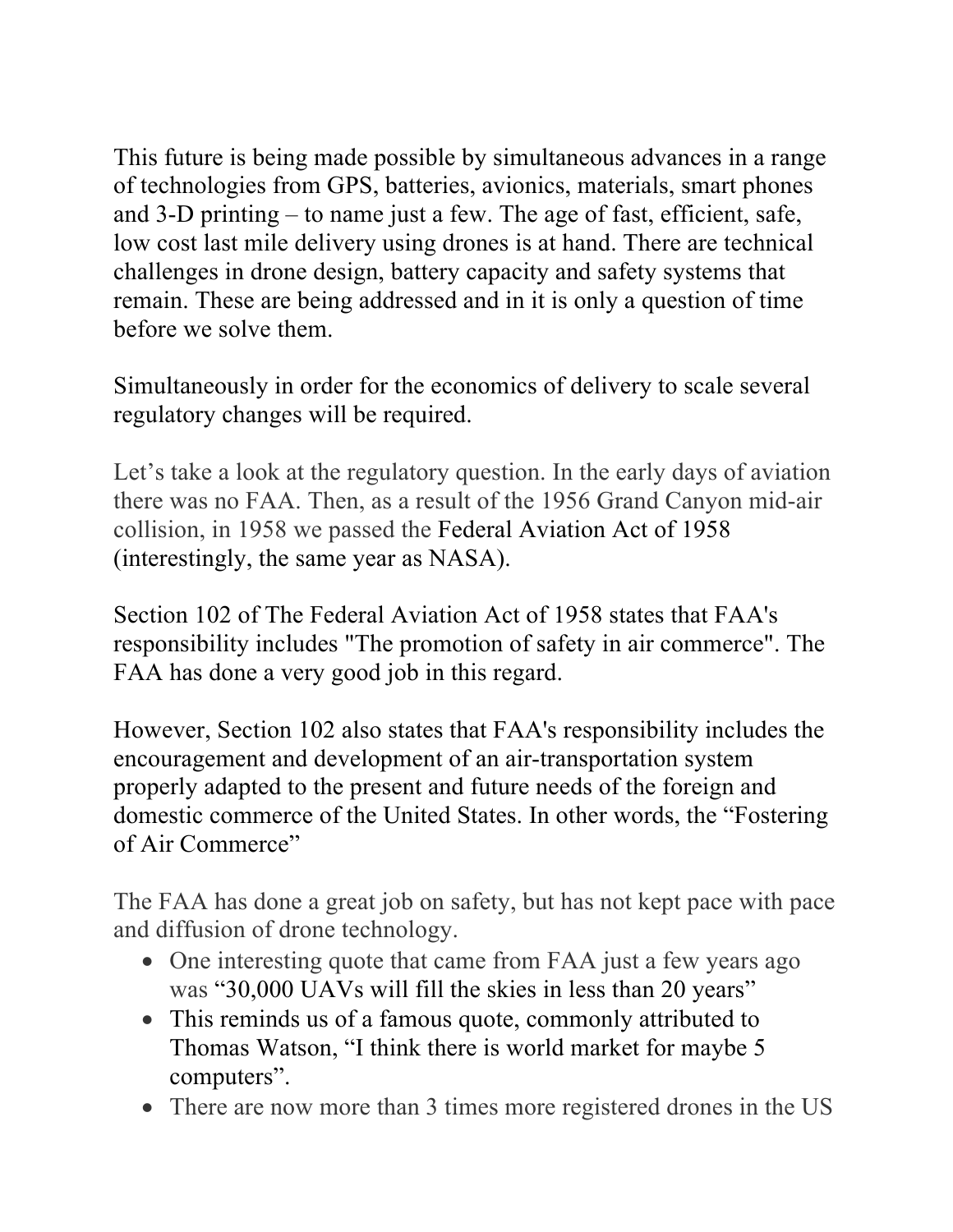than aircraft (800,000 registered drones in the US; 260,000 registered aircraft)

• And, over 1 million drones were sold last Christmas in the United States. Almost all of them were manufactured in China. There is a huge risk here that if regulations stifle the emergence of this industry, the market leaders will start elsewhere. If regulations stifled the use of routers in the 1980s, we would have no Silicon Valley today. If regulations stifle the emergence of drone delivery, we may lose our lead in drone delivery technology and the \$ multibillion business that it is likely to become.

Industry needs 3 things, and they are very simple –

- For FAA to accept risk-based approvals to do drone delivery (i) over populated areas (ii) beyond visual line of sight; and (iii) with multiple drones per pilot.
- Industry has spent millions of dollars on the technology to build the above capabilities. We just need regulators to let them do it safely, sooner.

There is some urgency on this matter – several other countries are moving ahead faster than we are. The FAA has made many, substantial forward-thinking changes and we applaud them for it. We would like to work more closely with them so that we can continue to maintain the safety and security of US airspace while bringing the immense benefits of drone-based delivery services to a wide swathe of American consumers.

Let me close with a story from the 1840s – Michael Faraday – the father of electricity – was giving a public lecture and demonstrating the effects of electric current using a magnet and a coil. After the lecture was over a member of the audience came up to him and asked "Mr. Faraday – what is the practical use of this electricity?" Michael Faraday answered "Sir, may I ask you – what is the practical use of a new born baby?"

We at Flirtey ask you to imagine a future where in the event of a natural